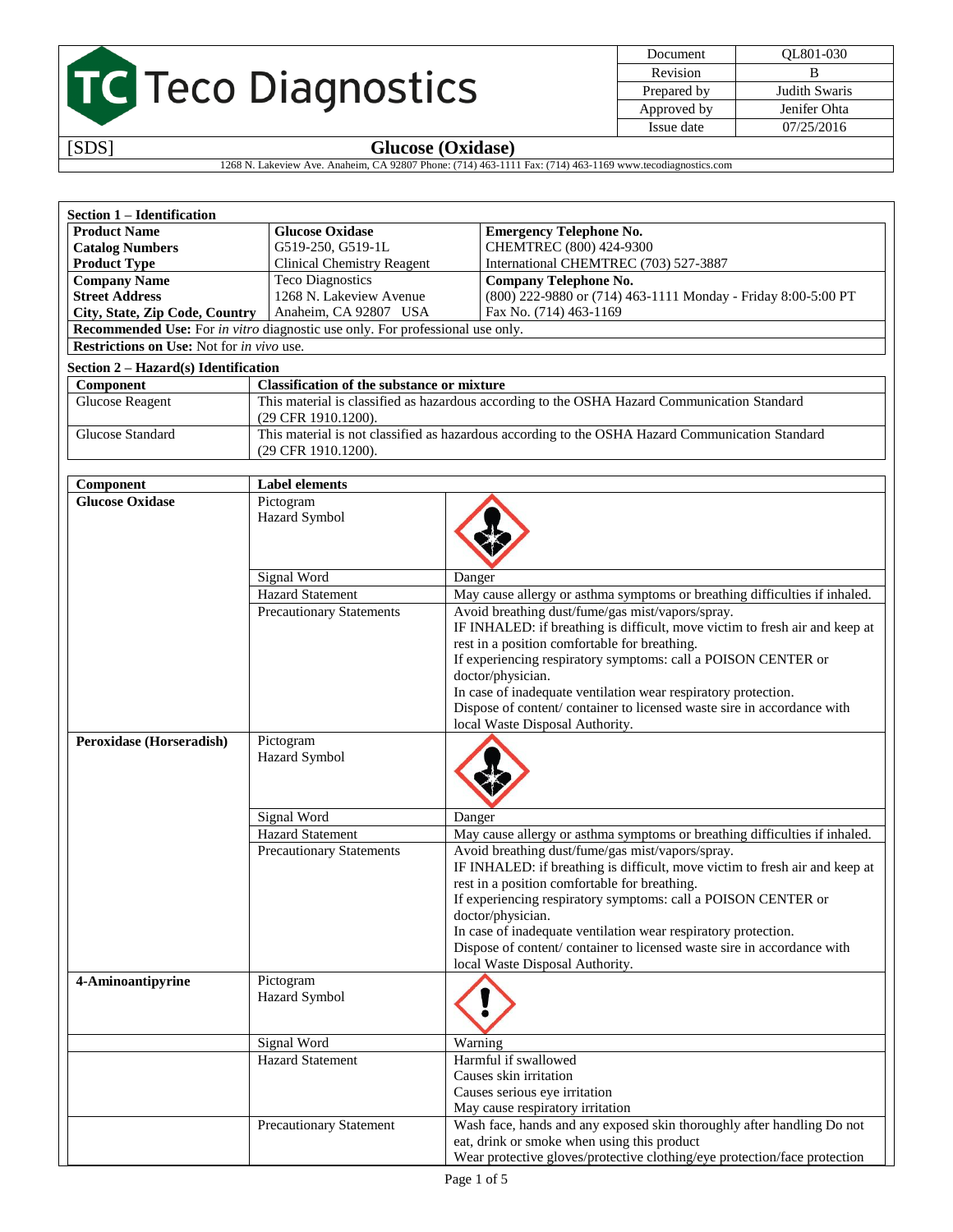# TC Teco Diagnostics

| Document    |             | OL801-030     |
|-------------|-------------|---------------|
| Revision    |             |               |
| Prepared by |             | Judith Swaris |
|             | Approved by | Jenifer Ohta  |
|             | Issue date  | 07/25/2016    |

| [SDS]                                                                                                     | <b>Glucose (Oxidase)</b>                                                                                                                                                                                                                                                                                                                                                                                                                                                                                                                                                                                                                                                                                                                                                                                                                                                                                  |  |
|-----------------------------------------------------------------------------------------------------------|-----------------------------------------------------------------------------------------------------------------------------------------------------------------------------------------------------------------------------------------------------------------------------------------------------------------------------------------------------------------------------------------------------------------------------------------------------------------------------------------------------------------------------------------------------------------------------------------------------------------------------------------------------------------------------------------------------------------------------------------------------------------------------------------------------------------------------------------------------------------------------------------------------------|--|
| 1268 N. Lakeview Ave. Anaheim, CA 92807 Phone: (714) 463-1111 Fax: (714) 463-1169 www.tecodiagnostics.com |                                                                                                                                                                                                                                                                                                                                                                                                                                                                                                                                                                                                                                                                                                                                                                                                                                                                                                           |  |
|                                                                                                           | Avoid breathing dust/fume/gas/mist/vapors/spray<br>Use only outdoors or in a well-ventilated area<br>IF INHALED: Remove victim to fresh air and keep at rest in a position<br>comfortable for breathing. Call a POISON CENTER or doctor/physician if<br>you feel unwell.<br>IF ON SKIN: Wash with plenty of soap and water If skin irritation occurs:<br>Get medical advice/attention. Take off contaminated clothing and wash<br>before reuse<br>IF IN EYES: Rinse cautiously with water for several minutes. Remove<br>contact lenses, if present and easy to do. Continue rinsing If eye irritation<br>persists: Get medical advice/attention<br>IF SWALLOWED: Call a POISON CENTER or doctor/physician if you<br>feel unwell Rinse mouth<br>Store in a well-ventilated place. Keep container tightly closed Store locked<br>up.<br>Dispose of contents/container to an approved waste disposal plant. |  |
| Hazards not otherwise classified (HNOC)                                                                   | None                                                                                                                                                                                                                                                                                                                                                                                                                                                                                                                                                                                                                                                                                                                                                                                                                                                                                                      |  |

#### **Section 3 – Composition/Information on Ingredients**

| <b>Component</b>       | Type    | <b>Chemical Name</b>     | Concentration or %     | CAS#            |
|------------------------|---------|--------------------------|------------------------|-----------------|
| <b>Glucose Reagent</b> | Mixture | Glucose Oxidase          | 15ul/ml                | $9001 - 37 - 0$ |
|                        |         | Peroxidase (Horseradish) | $1.2 \mu$ l/ml         | $9003 - 99 - 0$ |
|                        |         | 4-Aminoantipyrine        | $0.38$ mM              | 83-07-8         |
|                        |         |                          | (After reconstitution) |                 |
| Glucose Standard       | Mixture | D-Glucose                | $100 \text{ mg/dl}$    | 50-99-7         |

#### **Section 4 – First Aid Measures**

| <b>Ingestion</b>    | Never give anything by mouth to an unconscious person.                                                                 |  |
|---------------------|------------------------------------------------------------------------------------------------------------------------|--|
|                     | If victim is conscious and alert, rinse mouth with water. Seek medical attention.                                      |  |
| <b>Inhalation</b>   | Move person into fresh air. If not breathing, give artificial respiration and seek medical attention.                  |  |
| <b>Skin Contact</b> | Wash off immediately with soap and plenty of water. Remove contaminated clothing. Wash clothing before reuse.          |  |
|                     | Get medical attention if irritation occurs.                                                                            |  |
| <b>Eye Contact</b>  | Immediately flush eyes with plenty of water for at least 15 minutes, occasionally lifting the upper and lower eyelids. |  |
|                     | Remove contact lenses, if present. Get medical attention if irritation occurs.                                         |  |

#### **Section 5 - Fire-fighting Measures**

#### **Extinguishing Media**

Suitable: Use water spray, alcohol-resistant foam, dry chemical, or carbon dioxide.

Unsuitable: No information available.

**Specific Hazards**

Hazardous combustion products: Carbon monoxide, Nitrogen oxides, Carbon dioxide

**Special protective equipment and precautions for fire-fighters**

Wear self-contained breathing apparatus and appropriate protective clothing for firefighting.

#### **Section 6 – Accidental Release Measures**

**Personal precautions, protective equipment and emergency procedures**

Wear proper personal protective equipment (PPE) as indicated in section 8.

Exercise appropriate precautions to avoid contact with skin or eyes and prevent inhalation.

## **Environmental precautions**

Refer to section 12 for Ecological Information.

### **Methods and materials for containment and cleaning up**

For liquid components, soak up on inert absorbent material. For dry components, sweep up without creating dust. Place materials into a suitable waste container. For disposal, refer to section 13. Do not contaminate the water sources or sewer.

#### **Section 7 – Handling and Storage**

| <b>Handling</b> | Wear appropriate personal protective equipment (PPE) as indicated in section 8. |  |
|-----------------|---------------------------------------------------------------------------------|--|
|                 | Avoid contact with eyes, skin, and clothing. Avoid inhalation or ingestion.     |  |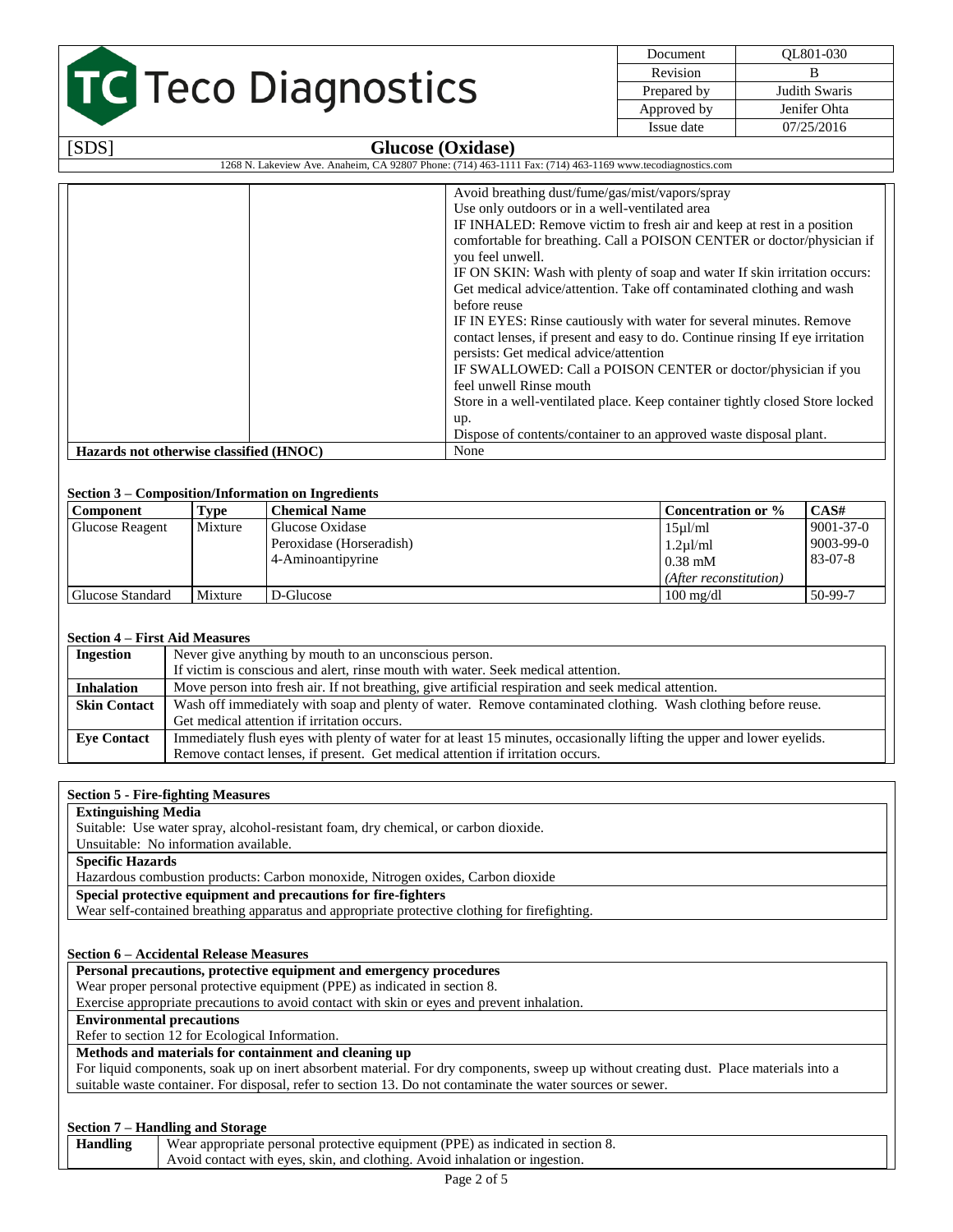## TC Teco Diagnostics

Document QL801-030 Revision B Prepared by Judith Swaris Approved by Jenifer Ohta Issue date 07/25/2016

## $Glucose (Oxidase)$

1268 N. Lakeview Ave. Anaheim, CA 92807 Phone: (714) 463-1111 Fax: (714) 463-1169 www.tecodiagnostics.com

**Storage** Store at 2 - 8°C according to the label instructions in the original containers. Keep containers tightly closed when not in use.

#### **Section 8 – Exposure Controls / Personal Protection**

**Components with workplace control parameters**: This product does not contain any substances with occupational exposure limit values.

#### **Engineering Controls**

No special ventilation requirements. Good general ventilation is sufficient. Handle in accordance with food industrial hygiene and safety practices.

#### **Personal Protective Equipment**

| I croomar 1 roteen ve Equipment |                                                                                     |  |
|---------------------------------|-------------------------------------------------------------------------------------|--|
| <b>Respiratory Protection</b>   | Follow OSHA respirator regulations found in 29 CFR 1910.134                         |  |
| <b>Hand Protection</b>          | Wear chemical-resistant, impervious gloves                                          |  |
| <b>Eve Protection</b>           | Safety glasses with side shields recommended.                                       |  |
| <b>Protective Clothing</b>      | Wear a lab coat.                                                                    |  |
| Other protective equipment      | Ensure the eyewash station and/or safety shower/wash is located near the work area. |  |

#### **General Hygiene Measures**

Handle in accordance with good industrial hygiene and safety practice. After handling, remove gloves using proper glove removal technique (without touching outer surface of glove), and dispose gloves according to applicable laws and good laboratory practices. Wash hands thoroughly. Also wash hands before eating, smoking, using the lavatory, and at end of the work shift.

| <b>Section 9 – Physical and Chemical Properties</b> |                                   |  |  |
|-----------------------------------------------------|-----------------------------------|--|--|
| Appearance                                          | Glucose Reagent: Off-white powder |  |  |
|                                                     | Glucose Standard: Liquid          |  |  |
| Odor                                                | No information available          |  |  |
| <b>Odor threshold</b>                               | No information available.         |  |  |
| pН                                                  | No information available.         |  |  |
| Melting point / freezing point                      | No information available.         |  |  |
| Initial boiling point and boiling range             | No information available.         |  |  |
| <b>Flash point</b>                                  | No information available.         |  |  |
| <b>Evaporation rate</b>                             | No information available.         |  |  |
| <b>Flammability</b>                                 | Not flammable                     |  |  |
| <b>Upper/lower flammability or explosion limits</b> | No information available.         |  |  |
| Vapor pressure                                      | No information available.         |  |  |
| Vapor density                                       | No information available.         |  |  |
| <b>Relative density</b>                             | No information available.         |  |  |
| <b>Solubility</b>                                   | Soluble                           |  |  |
| Partition coefficient: n-octanol/water              | No information available.         |  |  |
| <b>Auto-ignition Temperature</b>                    | No information available.         |  |  |
| <b>Decomposition Temperature</b>                    | No information available.         |  |  |
| <b>Viscosity</b>                                    | No information available.         |  |  |

#### **Section 10 – Stability and Reactivity**

| <b>Reactivity</b>                         | No dangerous reaction known under conditions of normal use.            |  |  |
|-------------------------------------------|------------------------------------------------------------------------|--|--|
| <b>Chemical stability</b>                 | Stable under recommended storage conditions as indicated in section 7. |  |  |
| <b>Possibility of hazardous reactions</b> | No information available.                                              |  |  |
| <b>Conditions to avoid</b>                | Avoid high temperature.                                                |  |  |
| Incompatible materials                    | No information available.                                              |  |  |
| <b>Hazardous decomposition products</b>   | No information available.                                              |  |  |

#### **Section 11- Toxicological Information**

| <b>Route of Entry/Exposure</b>   | Skin contact, eye contact, inhalation, ingestion                          |
|----------------------------------|---------------------------------------------------------------------------|
| <b>Effects of acute exposure</b> |                                                                           |
| <b>Skin contact</b>              | May irritate skin                                                         |
| Eve contact                      | May cause temporary eye irritation                                        |
| <b>Inhalation</b>                | May cause allergy or asthma symptoms or breathing difficulties if inhaled |
| <b>Ingestion</b>                 | No information available.                                                 |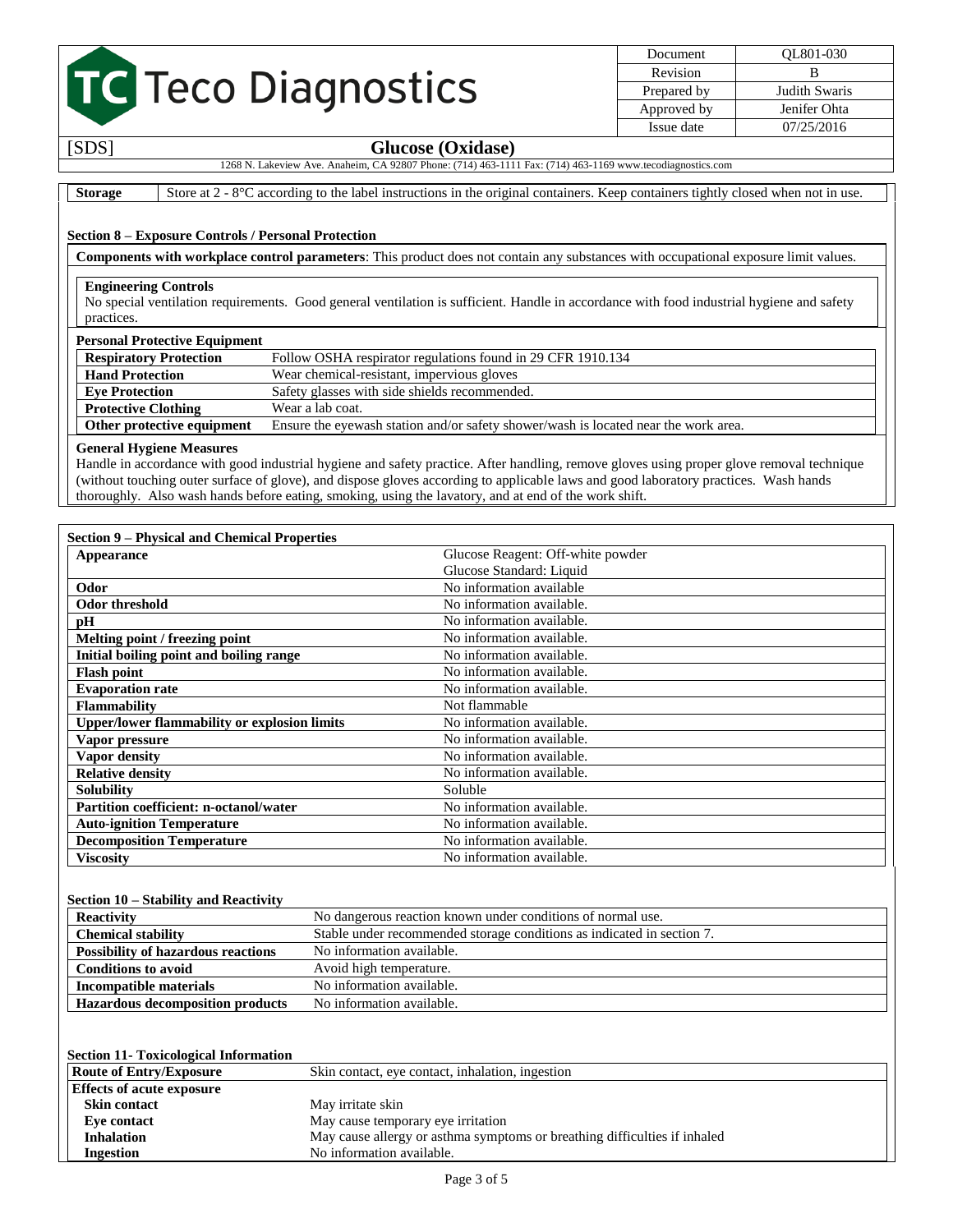## TC Teco Diagnostics

Document QL801-030 Revision B Prepared by Judith Swaris Approved by Jenifer Ohta Issue date 07/25/2016

### [SDS] **Glucose (Oxidase)**

1268 N. Lakeview Ave. Anaheim, CA 92807 Phone: (714) 463-1111 Fax: (714) 463-1169 www.tecodiagnostics.com

| <b>Effects of chronic exposure</b> |                                     | No information available                              |                         |                          |  |
|------------------------------------|-------------------------------------|-------------------------------------------------------|-------------------------|--------------------------|--|
| <b>Toxicity:</b>                   |                                     |                                                       |                         |                          |  |
| Component                          | <b>Chemical</b>                     | <b>Acute Toxicity</b>                                 | <b>Chronic Toxicity</b> | <b>Other Information</b> |  |
|                                    | Glucose Reagent   4-Aminoantipyrine | $LD50$ Oral – rat 1700 mg/kg No information available |                         | Not available            |  |

| Carcinogenicity |                                                                                                                              |
|-----------------|------------------------------------------------------------------------------------------------------------------------------|
| <b>IARC</b>     | No component present at levels greater than or equal to 0.1% is identified as a carcinogen or potential carcinogen by IARC.  |
| <b>NTP</b>      | No component present at levels greater than or equal to 0.1% is identified as a carcinogen or potential carcinogen by NTP.   |
| <b>OSHA</b>     | No component present at levels greater than or equal to 0.1% is identified as a carcinogen or potential carcinogen by OSHA.  |
| <b>ACGIH</b>    | No component present at levels greater than or equal to 0.1% is identified as a carcinogen or potential carcinogen by ACGIH. |

To the best of our knowledge, the chemical, physical and toxicological properties have not been thoroughly investigated.

#### **Section 12 – Ecological Information**

| <b>Ecotoxicity</b>                | No information available |
|-----------------------------------|--------------------------|
| Persistence and degradability     | No information available |
| <b>Bio-accumulative potential</b> | No information available |
| Mobility in soil                  | No information available |
| Water hazard class                | No information available |
| Other adverse effects             | No information available |

#### **Section 13 – Disposal Considerations**

**Waste residues and methods of disposal**

This product has to be disposed in accordance with applicable regional, national and local laws and regulations. Surplus and non-recyclable components should be taken to a licensed waste disposal contractor for disposal.

#### **Contaminated Packaging**

Waste packaging should be recycled; however, since empty containers may retain some product residues, they should be taken to an approved waste handling site or given to a licensed waste disposal contractor for recycling or disposal, if recycling is not possible.

#### **Section 14 – Transport Information**

| <b>UN Number</b>                                                                           | None. Not regulated.                                       |  |  |  |
|--------------------------------------------------------------------------------------------|------------------------------------------------------------|--|--|--|
| UN Proper shipping name                                                                    | None. Not regulated.                                       |  |  |  |
| <b>Transport hazard class</b>                                                              | Not classified as hazardous. Not regulated.                |  |  |  |
| Packing group                                                                              | Not applicable                                             |  |  |  |
| <b>Environmental hazard</b>                                                                | No information available                                   |  |  |  |
| Transport in bulk according to Annex II of MARPOL 73/78 and the IBC Code<br>Not applicable |                                                            |  |  |  |
| <b>DOT</b> (USA)                                                                           | Not dangerous goods. Non-hazardous for transport.          |  |  |  |
| <b>IMDG</b>                                                                                | Not dangerous goods. Non-hazardous for maritime transport. |  |  |  |
| <b>IATA</b>                                                                                | Not dangerous goods. Non-hazardous for air transport.      |  |  |  |
| <b>Special precautions</b>                                                                 | None                                                       |  |  |  |

#### **Section 15 – Regulatory Information**

**United States Regulations**

**HCS Classification:** Not determined

| <b>TSCA 8(a) CDR Exempt/Partial exemption:</b> Not determined |                                            |                 |  |  |
|---------------------------------------------------------------|--------------------------------------------|-----------------|--|--|
| <b>TSCA 8(b) Inventory Listed:</b> :                          |                                            |                 |  |  |
| <b>Component</b>                                              | <b>Chemical</b>                            | CAS No.         |  |  |
|                                                               | Glucose Reagent   Peroxidase (Horseradish) | 9003-99-0       |  |  |
|                                                               | Glucose Oxidase                            | $9001 - 37 - 0$ |  |  |
|                                                               | 4-Aminoantipyrine                          | 83-07-8         |  |  |

|  | <b>SARA 302/304:</b> |
|--|----------------------|
|--|----------------------|